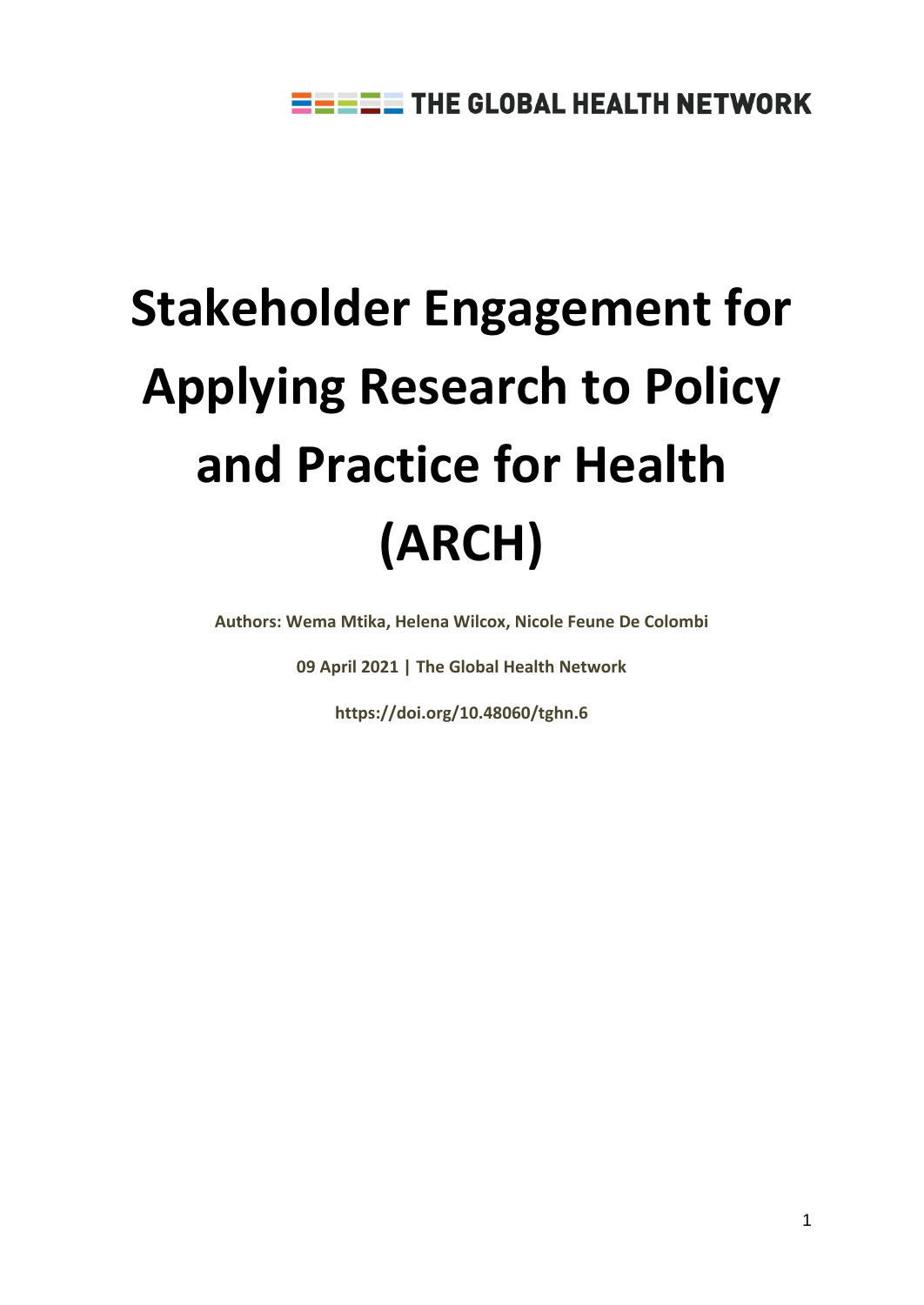

#### **Abstract**

For research uptake to be effective, there is need to involve relevant individuals, groups, organisations, and institutions. Stakeholder mapping enables one to identify these groups, as well their importance in research uptake, and how to engage with them. In this document, we highlight steps of stakeholder mapping in research uptake, as adapted from literature.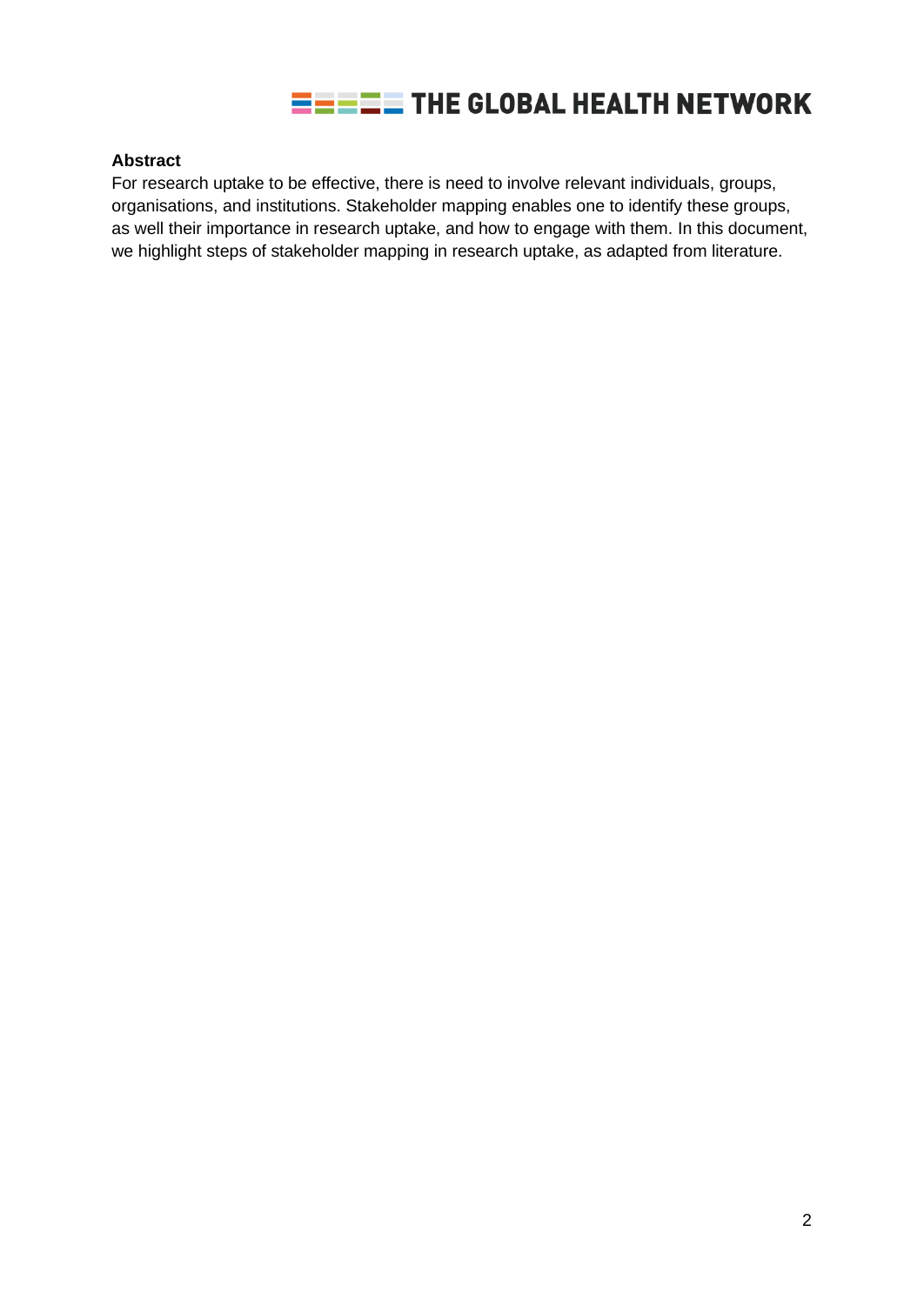## $\equiv \equiv \equiv \equiv$  THE GLOBAL HEALTH NETWORK

Effective research uptake requires that the relevant people and organisations be invited and involved in the project in some way.

A key activity to inform who these groups are and how to engage with them is a **stakeholder mapping exercise.** This helps to understand who these groups are, why they might be interested, how important their involvement is, and how to engage with them in a way that can contribute to successful research uptake.

Reed et al. (2009) defines 'stakeholder mapping', often used interchangeably with 'stakeholder analysis', as "a process that (1) defines aspects of a social and natural phenomenon affected by a decision or action; (2) identifies individuals, groups and organisations who are affected by or can affect those parts of the phenomenon; and (3) prioritises these individuals and groups for involvement in a decision-making process"(1).

The Applying Research to Policy and Practice for Health (ARCH) programme recently started a stakeholder mapping process, and this series of information and resources shares our experience to help others.

#### **Why do stakeholder mapping?**

There are many reasons it may be important to do a stakeholder mapping and analysis. These include:

- To build a common understanding on significant stakeholders within the research uptake landscape and who may impact on programme success.
- To categorise stakeholders according to their (potential) role in the project and to determine methods of engagement
- To assess acceptability of the project
- To set a plan for engaging with stakeholders throughout the project
- To account for potential risks to the project and consider appropriate mitigation strategies

#### **What questions does stakeholder mapping help answer?**

- Who will be affected?
- When should various stakeholders be engaged across the project?
- What are the spatial impacts of the project?
- Who has the power to influence the outcome?
- Who are the potential allies and opponents?
- What coalitions might build around this issue?
- Are there people whose voices or interests in the issue may not be heard?
- Who will be responsible for managing the outcome?
- Who can facilitate or impede the outcome through their participation, nonparticipation, or opposition?
- Who can contribute financial or technical resources? (2)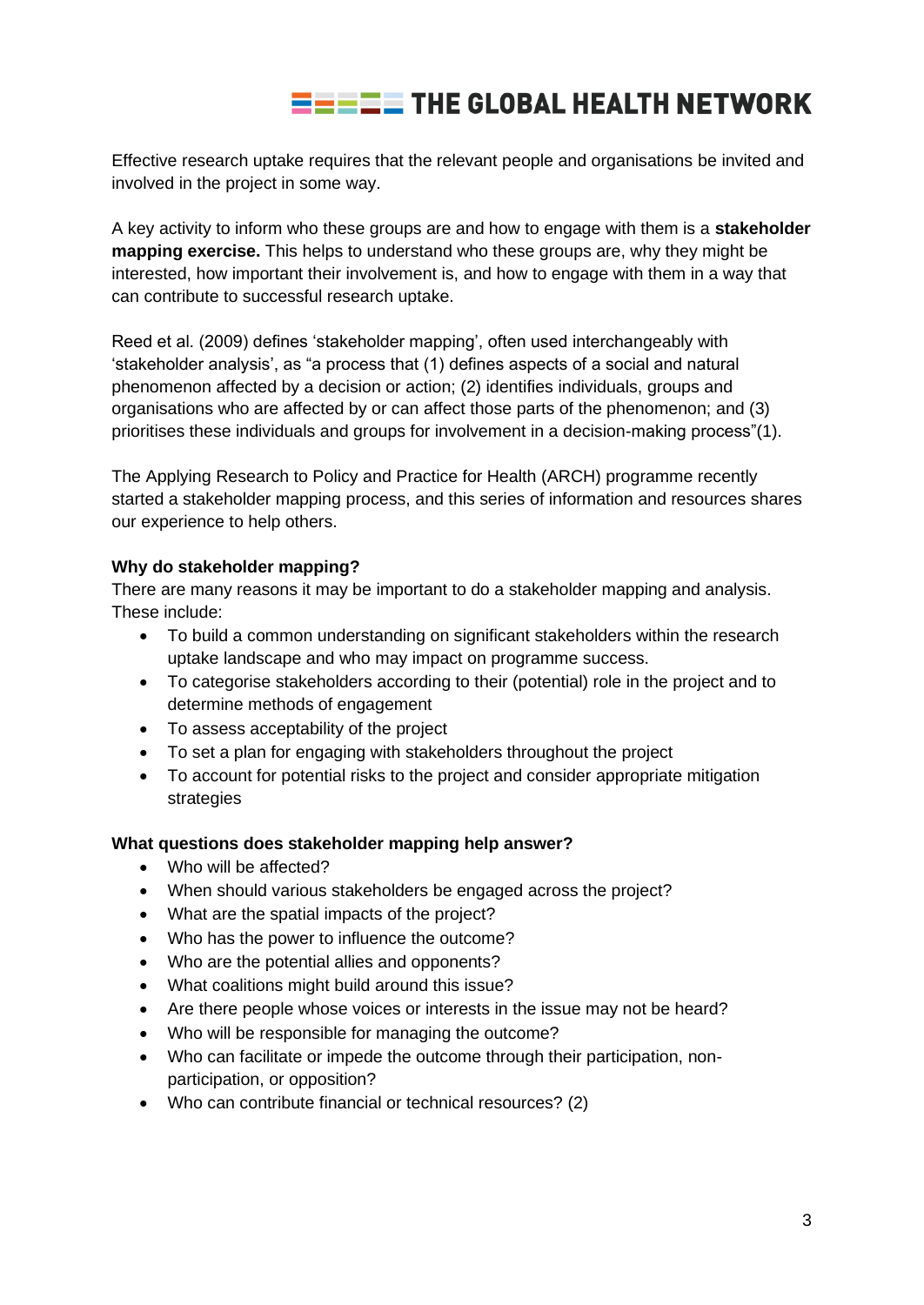### $\equiv \equiv \equiv \equiv$  THE GLOBAL HEALTH NETWORK

#### **Steps for stakeholder mapping**

The stakeholder mapping process varies from project to project and as such there is no one standard methodology in literature. Various authors in varying health areas and spatial contexts such as regional and national have reported different flexible stakeholder mapping methodologies. As such, the ARCH programme adapted and developed a stakeholder mapping methodology based on different steps of methodologies in literature. The steps are as follows:

#### **1. Defining the initial context and scope of the project and stakeholder mapping.**

Defining the initial scope means understanding what is in scope/out of scope for your stakeholder mapping. This could include the types of organisations, the focus of disease area, and the locations of individuals and organisations as well as the scale they work at (for example national/regional/global).

#### **2. Preliminary identification and categorisation of stakeholders**

This step involves identifying stakeholders that are involved in research uptake as observed in literature (2–9), such as research papers, conference presentations, reports, grants, media digests and other verbal or written accounts of major events (3).

Stakeholders may also be categorised according to anticipated stakeholder categories in literature (2,9). These categories include researchers, academia, policy makers, policy networks, health professionals, funding institutions, media, etc. Stakeholders are also categorised according to their level of operation, such as national or international, and other emerging categories relevant to the project (7).

An initial analysis or screening of the importance of the stakeholder's input in the mapping exercise is done and this informs the next stage, i.e., who to involve in the stakeholder mapping workshop. The influential stakeholders are selected on the basis of having multiple appearances in searches or other outputs, suggesting they are information rich (3,6). These would be stakeholders that have a lot of links with other stakeholders with links and stakeholders that are not linked (could easily be missed) (10).

#### **3. Stakeholder mapping workshop**

A virtual stakeholder mapping workshop is held with representatives of the initial stakeholder groups (2,4,6,10), including partners as agreed by programme partners. In preparation for the workshop, it may be useful to include a pre-workshop exercise in which each participant considers the research uptake landscape and stakeholders in their context. If the programme is global or large scale, and the workshop is virtual, it may be feasible to hold separate workshops in each region or country.

The workshop may take the following workflow:

- introduce the programme and stakeholder mapping activity to participants
- understand what research uptake means to participants
- brainstorm and identify more stakeholders and their categories (snowballing) to produce a comprehensive list of stakeholders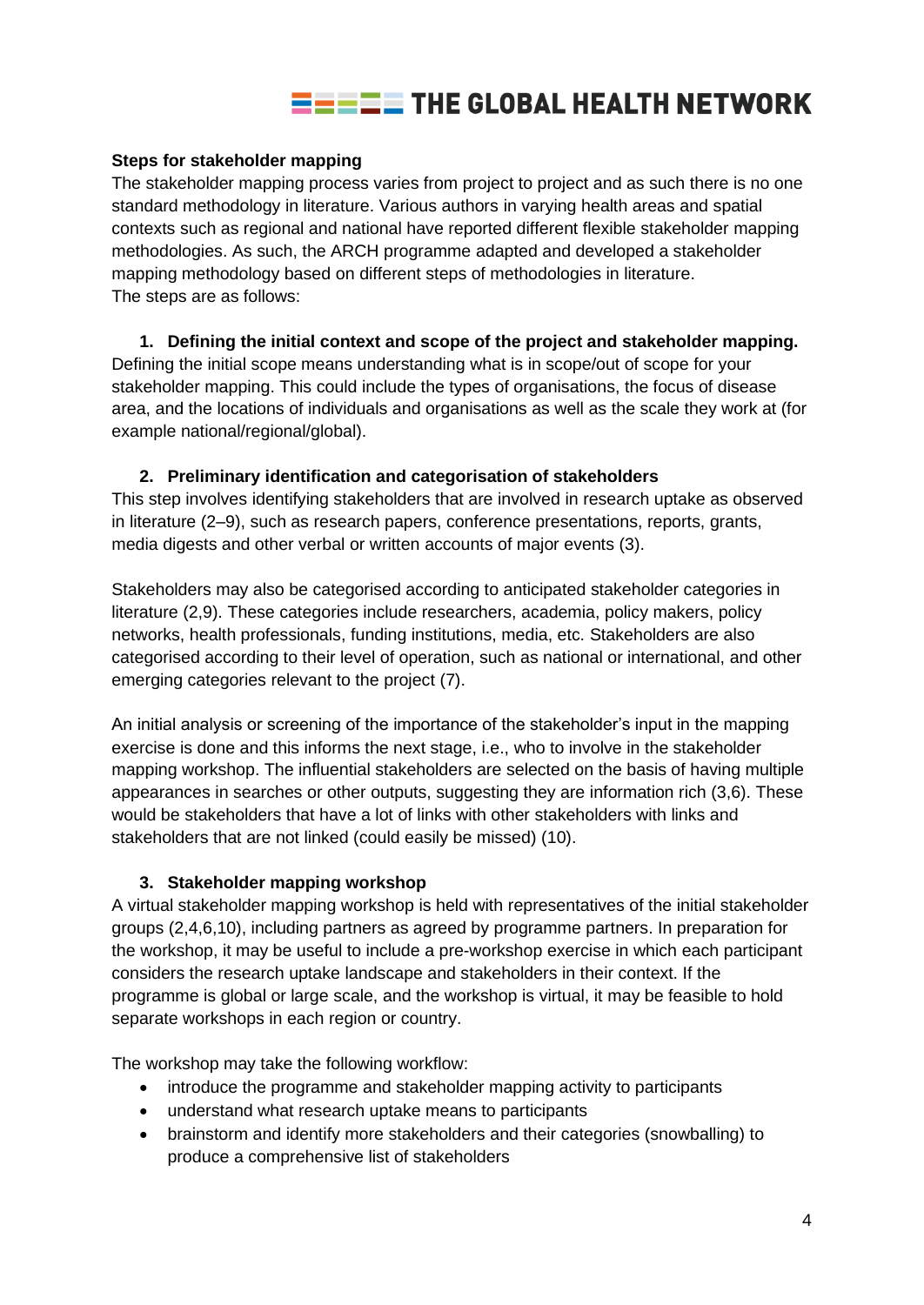## $\equiv$   $\equiv$   $\equiv$  THE GLOBAL HEALTH NETWORK

- refine the stakeholder mapping scope i.e., which stakeholder groups to involve? why? where?
- understand the roles of different stakeholders in relation to research uptake
- understand how different types of stakeholders are perceived
- understand the levels of power and interest stakeholders have regarding research uptake
- understand stakeholder relationships and how they work together

#### **Stakeholder analysis**

Workshop participants analyse stakeholders they mention according to their power or influence and interest in the project. A common approach to this analysis is the 'Mendelow's Power (influence)-Interest (importance) Matrix' (7); placing the stakeholders in the matrix they most likely belong to, in order to give a visual representation of their positionality in the project, while noting the reasoning behind that characterisation. The "power" or "level of influence" denotes the degree to which a stakeholder can impact the project and/or its outcomes, while "interest" denotes how much a stakeholder cares about the project outcomes (11).



As GroupMap (2020) suggests, the extent of engaging with the stakeholders will depend on which group they fall in;

- High power/influence and high interest: these are "key players" and are considered a high priority to be fully engaged in the project
- High power/influence and low interest: these are "context settlers" and should still be kept satisfied, but not to a great extent
- Low power and high interest: these are "subjects" and may point out areas of improvement. They may become influential by collaborating with other influential stakeholders
- Low power and low interest: these are the "crowd", and there is little need for consideration and engagement. A constant check on their levels of power and interest should constantly be checked nevertheless, in case it changes (11)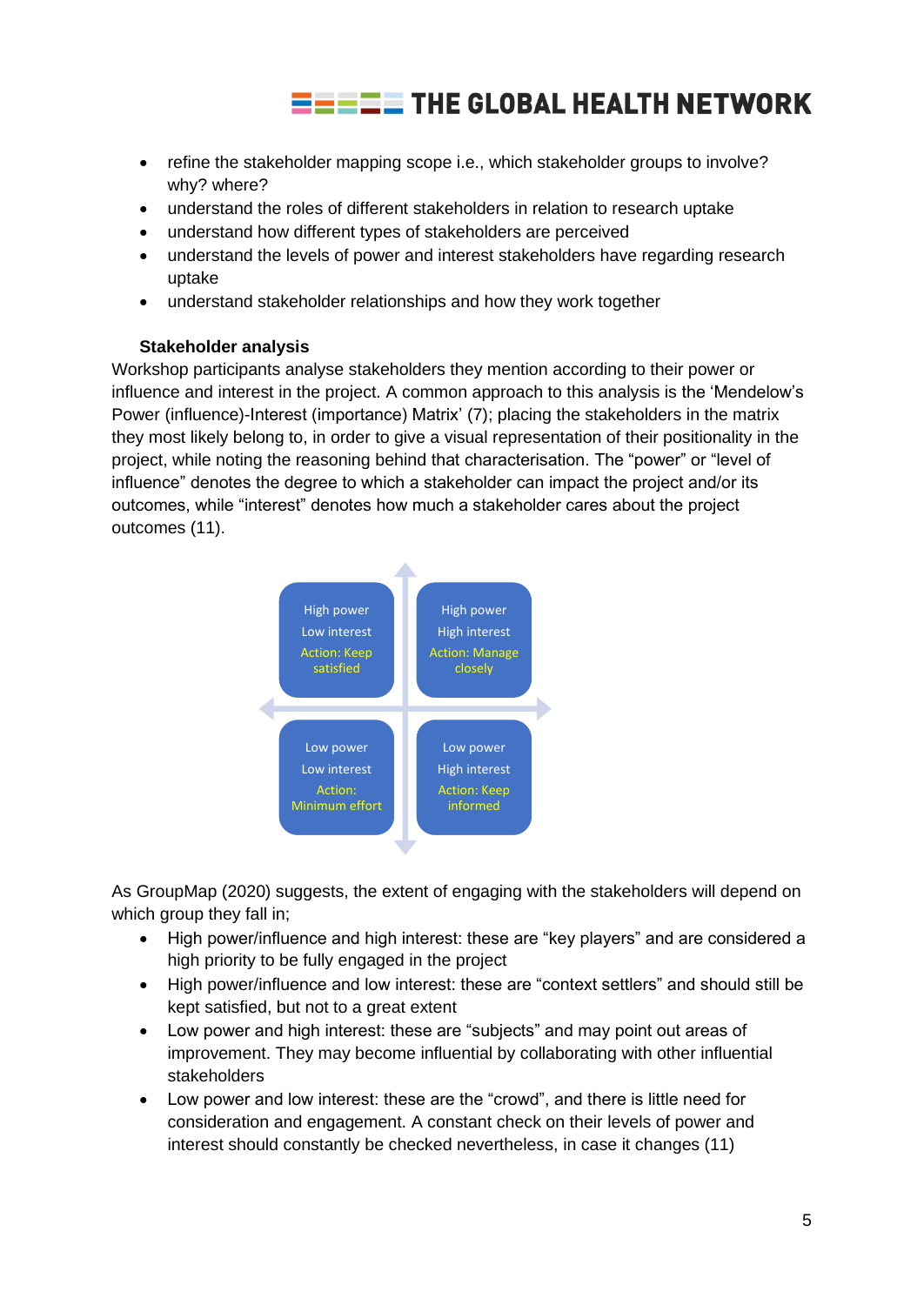

For virtual workshops, virtual-group-writing boards such as Miro [\(https://miro.com/\)](https://miro.com/) may work well as close as flip charts for in person meetings, in facilitating this exercise. Additionally, a google form containing similar stakeholder mapping questions as with the workshop can be shared to participants that are unable to attend the workshop. This information can then be used to supplement workshop data.

#### **Analysing workshop data**

The workshop data can be analysed using a thematic content analysis approach (12), having transcribed audio or video recordings. In this approach, 'codes' or 'tags' are attached to the data based on meaning of concepts within the data and any similar codes are ultimately collapsed into themes. If several workshops were held, the themes from all discussions would then be combined and interpreted.

An output to this exercise is a framework depicted in the following table. The table shows how stakeholders may already be involved (or not) with the programme and consider the most appropriate engagement routes. This also considers the stakeholder groups (4,7,9). The further step would be to develop this into a full stakeholder engagement plan.

| <b>Stakeholder</b><br>group | <b>Stakeholder</b><br>name/<br>organisation | Governance<br>level<br>(country,<br>region/<br>international | Key<br>interest<br>(topic/<br>health<br>area) | Power/<br>influenc<br>e (L, M,<br>H) | Why? | <b>Interest</b><br>(L, M, H) | How can<br>they<br>contribute/<br>get<br>involved? |
|-----------------------------|---------------------------------------------|--------------------------------------------------------------|-----------------------------------------------|--------------------------------------|------|------------------------------|----------------------------------------------------|
|                             |                                             |                                                              |                                               |                                      |      |                              |                                                    |
|                             |                                             |                                                              |                                               |                                      |      |                              |                                                    |